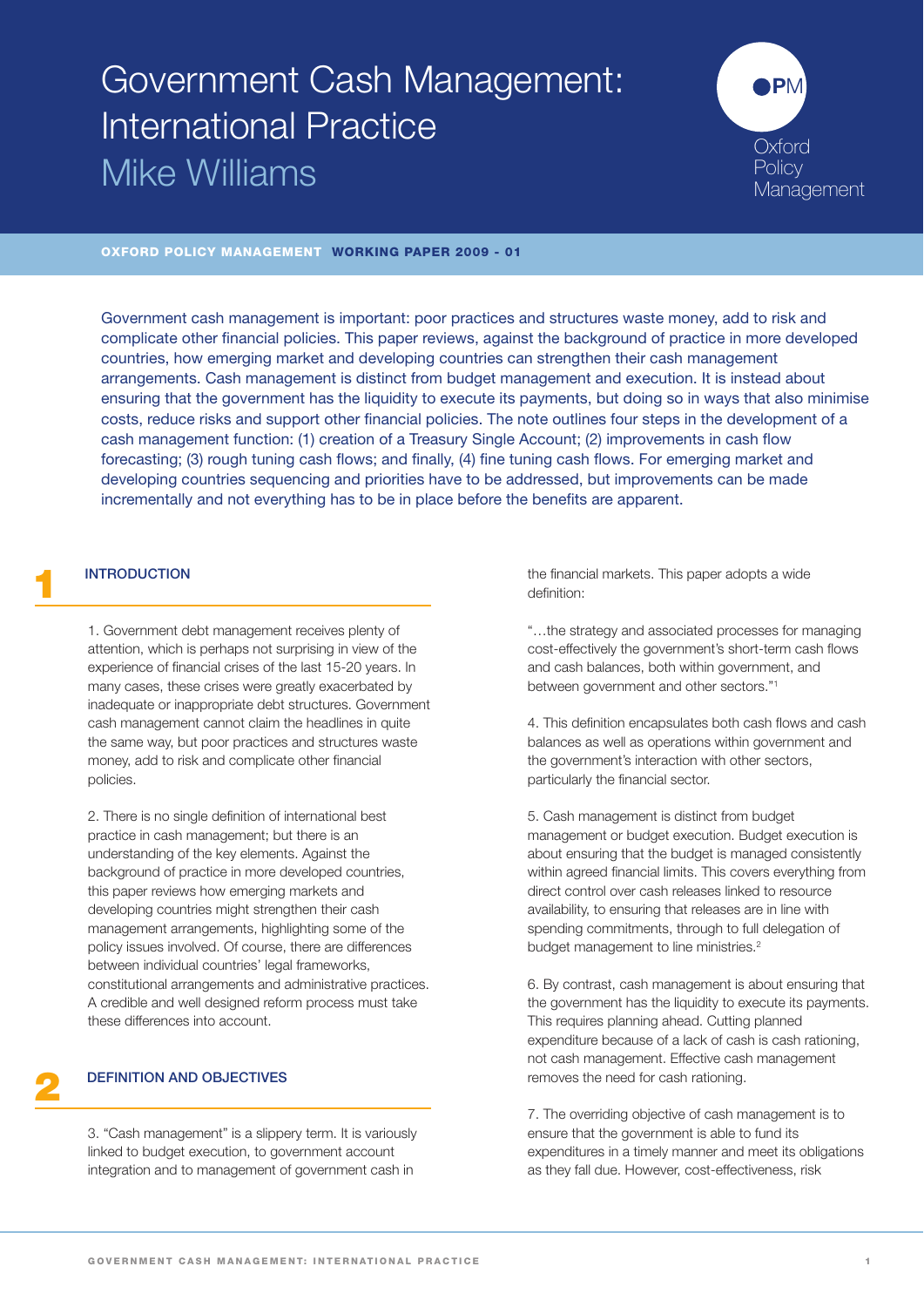



reduction and efficiency are also important. This paper therefore considers additional objectives, including:

- Minimising the costs of holding cash balances in the banking system;
- Reducing risk: operational, credit and market risk;<sup>3</sup>

• Adding flexibility to the ways in which the timing of government cash inflows and outflows can be matched; and,

Supporting other financial policies.

8. Cash management has implications for, and is affected by, a wide range of policy issues. The interactions with six areas of policy are illustrated in Figure 1.

9. To elaborate on the figure: the focal point is the government's cash balances, consolidated in the Treasury Single Account (TSA). The TSA fluctuates with cash inflows and outflows generated by tax, expenditure, debt and other capital transactions. The first policy choice is how budget execution and payment processes interact with expenditure flows. The second is to what extent the level of cash balances is a policy target. Effective targeting requires cash flow forecasts and efficient budget execution facilitates forecast preparation. Depending on how accurately the cash balance target is met, there will be benefits to monetary policy; and how the Treasury chooses to manage the target in the money markets also has implications for both monetary policy and financial market development. This in turn brings potential benefits to debt management.

#### **3 BEST PRACTICE IN CASH MANAGEMENT**

#### **3.1 Payment Processes**

10. Modern payments processes are designed to avoid unnecessary use of cash, as well as to reduce operational risk and opportunities for fraud. They rely increasingly on electronic transactions, centralising receipts and payments through a limited number of agents. Government transactions are processed with minimum intermediate handling steps.

11. There are marked differences between countries in the degree to which the payments process is centralised within the Treasury4 and central bank, versus being reliant on the commercial banking system.

12. Central control of payments tends to be associated with use of the central bank (e.g. France). This is the model that many transition countries, which have inherited wide central bank networks, have followed. Conversely, dispersal of payment responsibility tends to be linked with use of the commercial banking system. The choice of banking services supplier might be left to individual ministries (e.g. Australia), or there may be a centrally-determined contract, often let periodically on a competitive basis (e.g. UK). The ability of the banks to sweep balances back to the Treasury Single Account (see below) will be an important criterion for that choice, along with the extent of charges and commissions. The growing complexity and volume of financial transactions suggests that this model is likely to be more robust in the longer term.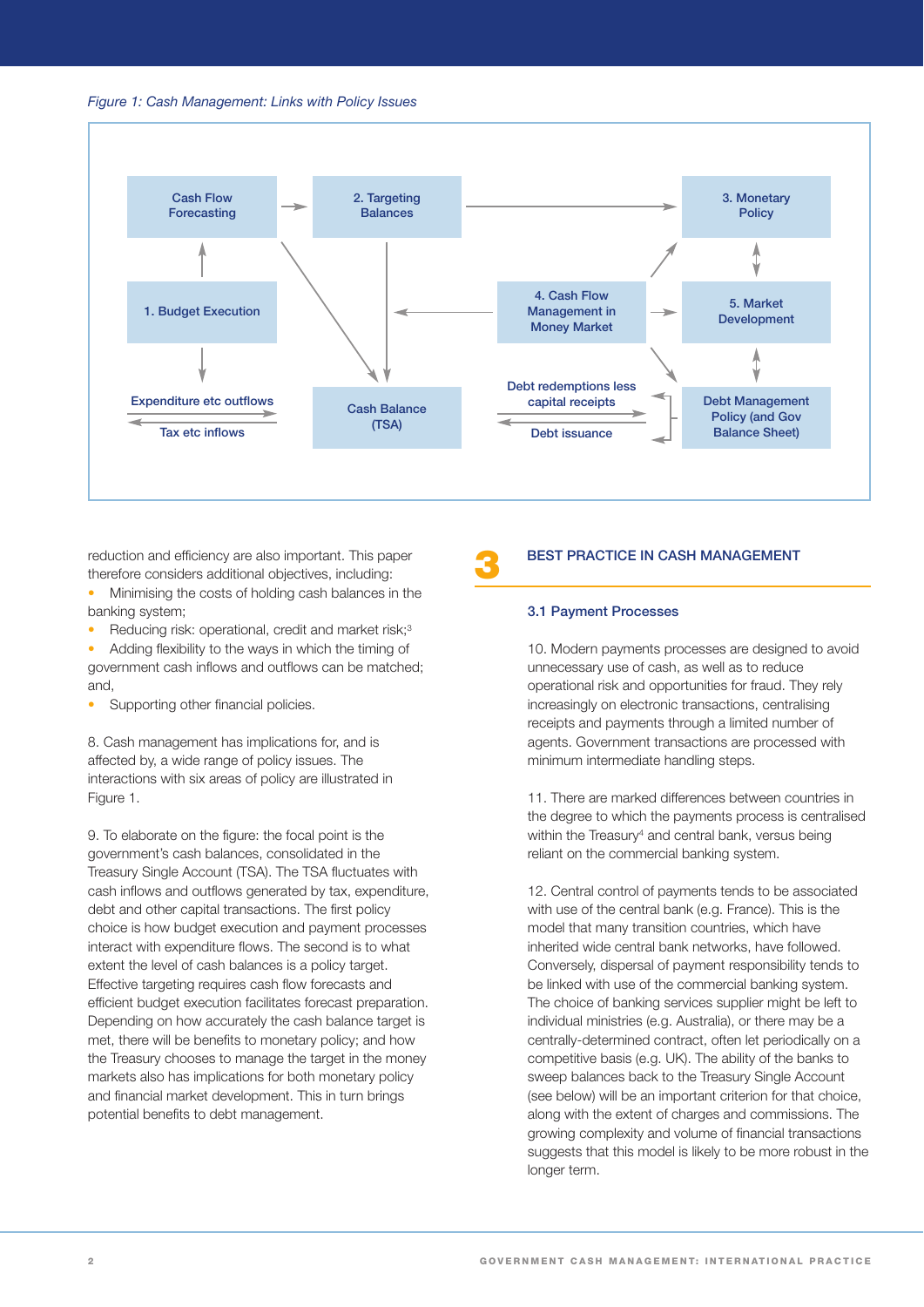#### **3.2 Treasury Single Account**

13. The TSA is a central feature of modern cash management. It involves the consolidation of all government cash balances, in principle also including balances of extra-budgetary funds, into a single account at the central bank.

14. Centralisation of all balances in this way facilitates control and financial planning. It also allows the Treasury to minimise the volume of idle balances in the banking system, with consequent cost savings. These cost savings derive from the interest that is saved from using cash surpluses from one area of government activity to cover cash shortages in another. If cash was not consolidated, the extra cash requirement would have to be financed with a loan or by issuing debt. These savings are, of course, net of any interest that would have been earned on the surplus cash, but that will usually be much less than the cost of the borrowing to cover cash shortages.

15. Some central government funds are managed entirely separately from the budget and may have to be excluded from the TSA for policy, transparency or legal reasons. Such funds might include bond redemption funds or pension or other social security funds. However, it is still possible to lend surplus cash from these funds to government. This is an indirect way of minimising the net government cash balance. Such lending should only be undertaken where it does not pose risks to the funds' ability to meet their liabilities. The transactions involved must be transparent and objective, for example, based on a short-term market-related interest rate.

16. The TSA can work with payments systems that are centralised within government or dispersed to the banking sector. Some countries operate a hybrid system under which major receipts and payments flow directly across the TSA, but smaller transactions rely on the commercial banking system. However, in all these arrangements it is important that any balances left with the banking system are consolidated overnight back into the TSA. All or part may be returned the following day depending on the transactions volumes expected. It is then for the Treasury to decide to what extent any aggregate balance should be lent back to the banking system. This process not only allows for the netting of the transactions balances between different line ministries to minimise the surplus cash used, it also reduces exposure to the banking sector and thus credit risk and moral hazard.5

17. The extent to which all government accounts are consolidated into the TSA varies across countries. In some countries it includes the balances of sub-national governments (e.g. France). There are also differences in

the mechanics of the process: for example, the extent of sweeping and exactly how it operates; and whether or not line ministries retain any responsibilities. The structure of the TSA also varies, often with a large number of subaccounts for management accounting or control purposes. Where sub-accounts exist, it is important that they can be aggregated into a single net figure which is the focus of cash management. Ideally, this should happen automatically.

#### **3.3 Forecasting and Systems**

18. Efficient cash management requires the ability to forecast daily cash flows across the TSA (ideally at least three months ahead). This must be coupled with an ability to monitor actual changes in close to real time. Such forecasting and monitoring is important:

To facilitate the achievement of budget policy targets in an orderly way, and to ensure that budgeted expenditure is smoothly financed, avoiding disruptive payment delays;

• To devise strategies for smoothing the cash flow profile, minimising idle cash balances and reducing borrowing costs; and,

• To contribute to the smooth implementation of monetary policy.

19. Forecasting systems use a variety of techniques, tending to draw on both bottom-up information – the detailed information available to line ministries and tax departments – and top-down analysis – the centre's experience of how total spending and revenue varies over time. It is important to emphasise the use made of the relevant spending or revenue departments' own knowledge; they are closer to the transactions than the Treasury, and they monitor actual cash flows. This requires good information networks, both personal and systems-based. Where relevant this can be backed-up by information from local branches of the Treasury or central bank.

20. The combination of cash flow forecasting and modern payments systems allows for separation between the permission to spend and the provision of cash. It is no longer necessary for spending units' bank accounts to receive funds before expenditure is authorised. It is the availability of cash in the head account (i.e. the TSA) at the time that the payments are cleared that is important. Therefore, it is flows through the TSA that are the focus of the forecast.

21. International experience offers little guidance as to the precise organisational responsibility for bringing together the forecasts. The variety of potential arrangements is illustrated in Figure 2. Often a distinction is drawn between the compilation of "above the line" forecasts of revenue and expenditure, and "below the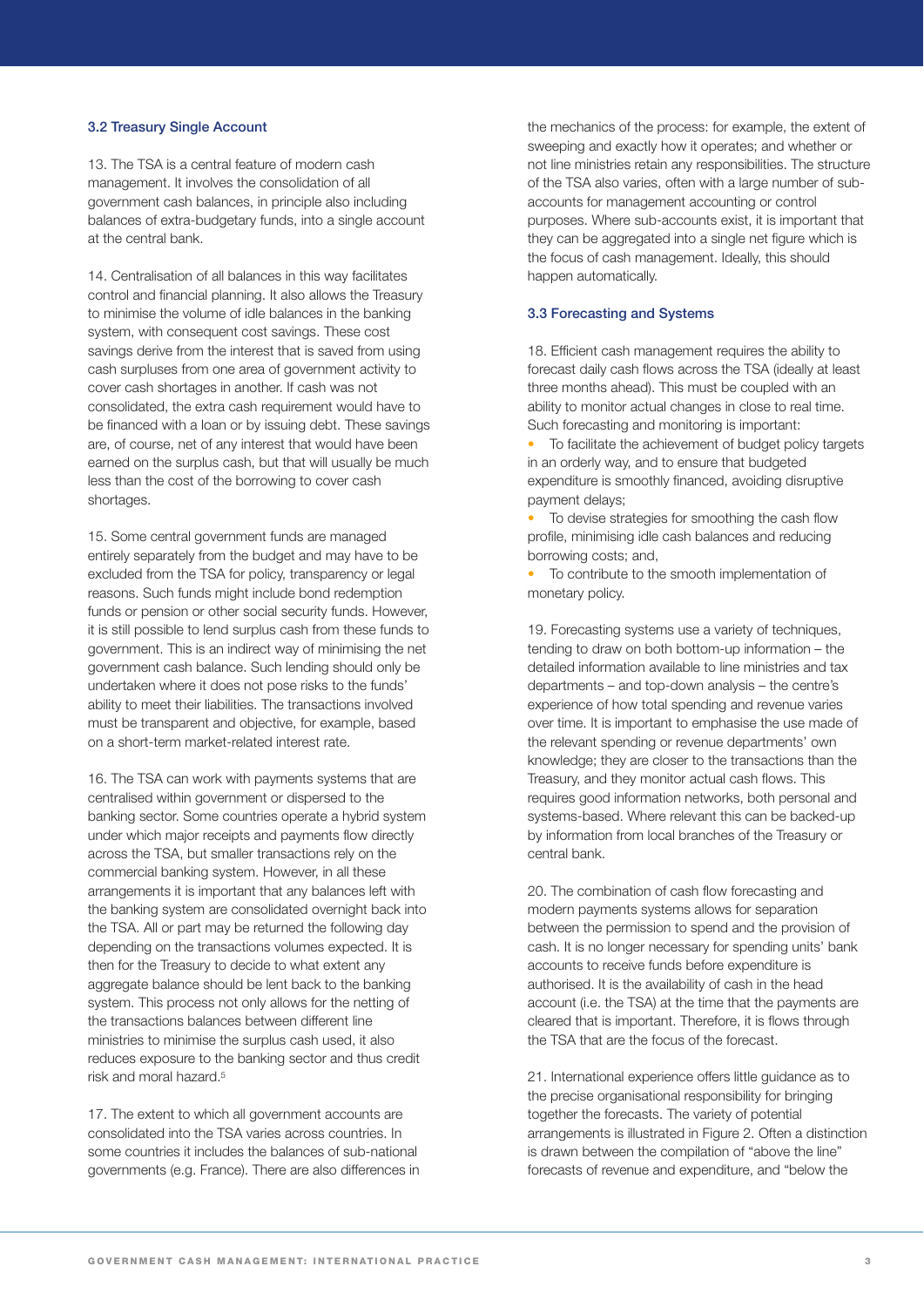



line" forecasts of debt and other financial transactions. The former tend to be formulated by those monitoring budget execution, the latter tend to be undertaken by cash and debt managers.

22. Figure 2 distinguishes between four forecasting processes. The above the line forecast may be compiled by those who are responsible for budget execution; they will draw on information from the revenue and spending departments. This is then passed to another compiler who adds below the line transactions. That function may often lie in the Treasury department or possibly in the debt office, if there is one. The data are often generated directly in that department (e.g. from debt transactions), although capital receipts and information from the central bank on foreign currency transactions may also be important. The forecast coordinator works closely with the front office (i.e. that part of the debt office dealing directly with the market). The coordinator must always have available an up-to-date cash flow position, monitoring actual transactions across the TSA, as well as updated forecasts.

23. Sophisticated cash management functions will have systems requirements over and above those usually needed for public expenditure and debt management. Public expenditure management needs in-year expenditure profiles; but rarely requires daily forecasts. The initial priority for debt management is a database to record debt and to generate servicing payments. As capability develops, countries improve connectivity to other systems and to market data, and develop auction processing or risk management systems. Active cash management brings with it further requirements. In most cases, it involves a greater number of daily transactions than for debt management. This implies a greater burden on transactions processing systems and the back office functions of confirmation, reconciliation, payment and collateral management.

24. Most countries develop databases for cash flow forecasts that are separate from the main public expenditure or debt management systems. Cash flow data are needed to support immediate operational decisions and as such do not have to be of high accounting quality or precision. Separate databases also help to reduce the risk that cash flow forecasts will be biased by the pressures to meet budgetary targets. The cash management databases must also be flexible, and under the control of the cash managers.

# **4 ORGANISATIONAL ARRANGEMENTS FOR CASH MANAGEMENT**

#### **4.1 Coordination between Cash Management and the Debt Management Function**

25. The importance of integration, or close coordination, between debt and cash managers is increasingly recognised.6 Such coordination ensures that strategies are co-coordinated across the full range of financing instruments. It also allows for debt issuance decisions to be taken in the context of the government's overall cash flows.

26. Active management of the short-term cash position makes it possible for the timing of bond sales to be largely independent of net cash flows arising as a result of a mismatch in the timing of receipts and payments. The benefit from being able to manage cash flexibly in this way may be of particular value in handling economic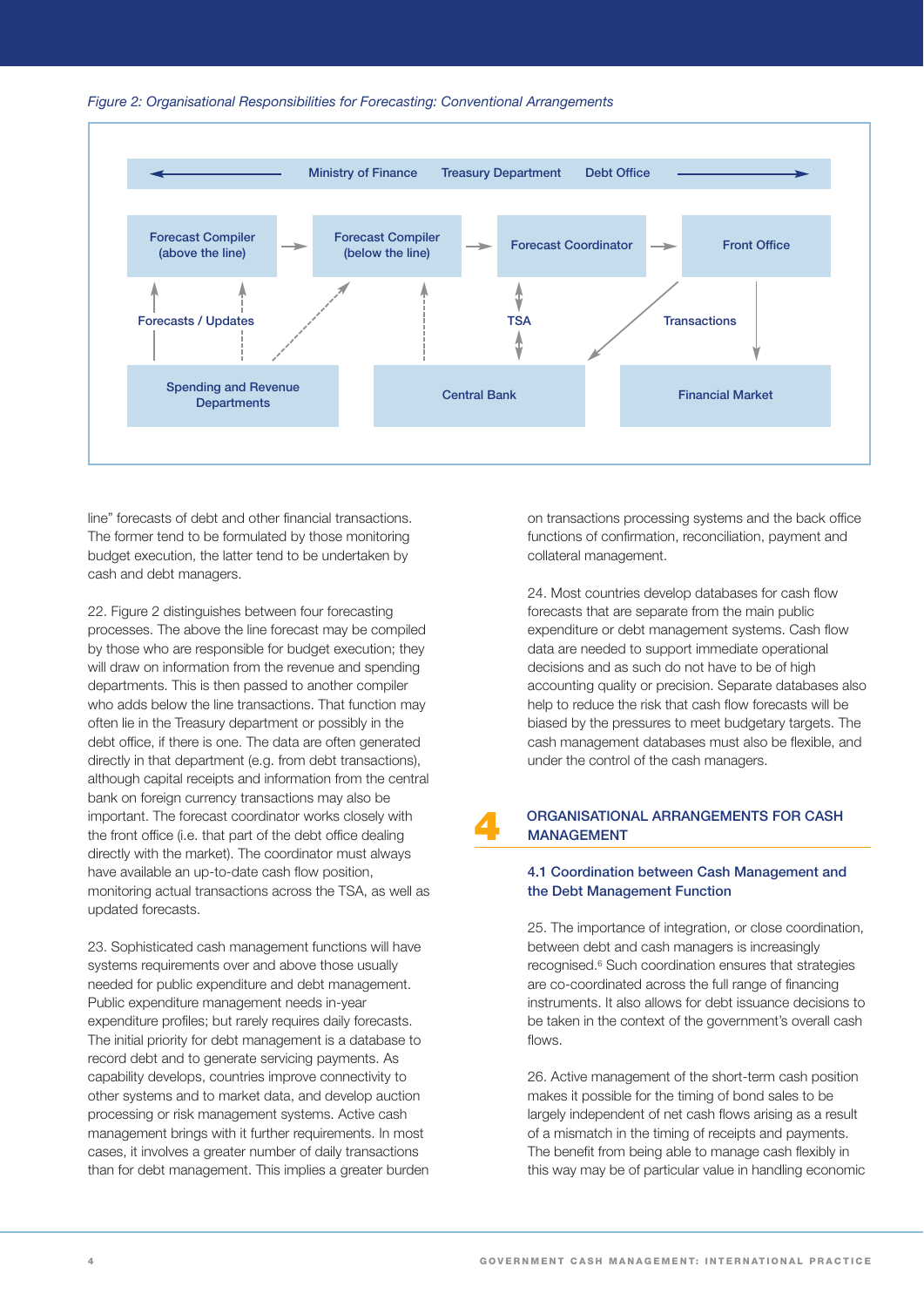shocks or unanticipated changes in the government's cash position without sudden changes in the bond issuance programme.

27. This integration of cash and debt management is increasingly the norm in OECD countries, often with the formation of a debt office or similar. Such models are being followed by many middle income countries although the combined function may continue to be part of the Ministry of Finance, rather than a semiindependent agency. Some countries rely on coordination between the two functions, rather than integration (e.g. the USA, Canada). There is considerable variation across countries in the extent to which the debt management office (or similar) is independent of the rest of the Ministry of Finance.

#### **4.2 Coordination with Central Bank**

28. Changes in the government's daily balances at the central bank are mirrored by changes in banking sector liquidity. Indeed, they may be the most significant autonomous influence on liquidity. It is the central bank's task to take these changes into account in its monetary policy operations. Efficient cash management is therefore characterised by agreement between the Treasury and central bank on:

• The flow of information from the Treasury to the central bank on the likely future size of the TSA (in most cases this means sharing forecast information, and in some cases mutually agreeing a forecast);

• Information from the central bank on flows into, and out of, the TSA and changes in the balance. Ideally this should be provided in real time, certainly before the start of the next day; and,

• How changes in the balance of the TSA will be taken into account by the central bank in its monetary policy operations. This links to whether the Treasury is able to manage its cash flows sufficiently to meet a target balance at the central bank.

29. These arrangements may be accompanied by coordination meetings, at policy or working level. However, a clear distinction must be maintained between active cash management and monetary policy operations in order to underpin the credibility of both functions in the financial markets.

30. The Treasury and central bank must also reach agreement on whether interest will be paid on the balance in the TSA. International experience on this issue varies. Best practice, followed in most OECD countries, is to pay a market-related interest rate.7 The benefits of this approach are as follows:

• It improves accounting transparency and avoids the implicit cross-subsidy associated with administered rates;8

• It removes the incentive (i.e. the interest earned) for the Treasury to take economically inappropriate decisions in relation to its balances, such as placing funds in commercial banks with low credit ratings; and,

• It reduces the risk that some part of the extra "profits" generated by the central bank would be lost through leakage to higher administrative or other expenses.

31. Similarly, in the interests of transparency and proper financial incentives, the Treasury should pay transactionrelated fees to compensate the central bank for the costs of the services that it supplies.

#### **4.3 Cash Balance Targeting**

32. The extent to which Treasuries seek to target the cash balance at the central bank varies greatly. This might be done by short-term borrowing or investment of temporary surpluses.

33. A distinction can be made between "rough tuning" and "fine tuning". Rough tuning is the issue of Treasury bills (T-Bills), or other short-term borrowing instruments, in a way deliberately designed to offset the impact on the banking sector of net cash flows in and out of government. Essentially net T-Bill issuance will be higher or lower in any week depending on whether inflows are expected to be lower or higher than outflows in that week.

34. Fine tuning involves more active policies, drawing on a wider range of instruments or institutional options, to smooth more fully short-term changes in the Treasury's balance at the central bank. Fine tuning is more detailed and precise, with the focus on the day rather than the week; but it is also more time and systems intensive.

35. Although many countries rough tune their flows, relatively few can accurately fine tune their balances. Fine tuning is achieved by some Eurozone countries, as well as the UK and Sweden. In the Eurozone, the operation of monetary policy by the European Central Bank (ECB) requires balances at the national central bank to be managed to a target figure. This means that the potential impact of government flows on monetary conditions is offset within the banking sector and so does not have to be taken into account in the ECB's monetary policy decisions. In practice, some member countries are more successful at achieving these targets than others.

36. Countries which attempt to maintain a target cash balance do so using a diverse array of market borrowing instruments. Of these, T-Bills are the most important, and tend to be used for rough tuning, particularly shorterterm bills (e.g. one month). A few countries also use commercial bills. Some countries will also sell T-Bills outside the normal cycle (usually weekly). For example,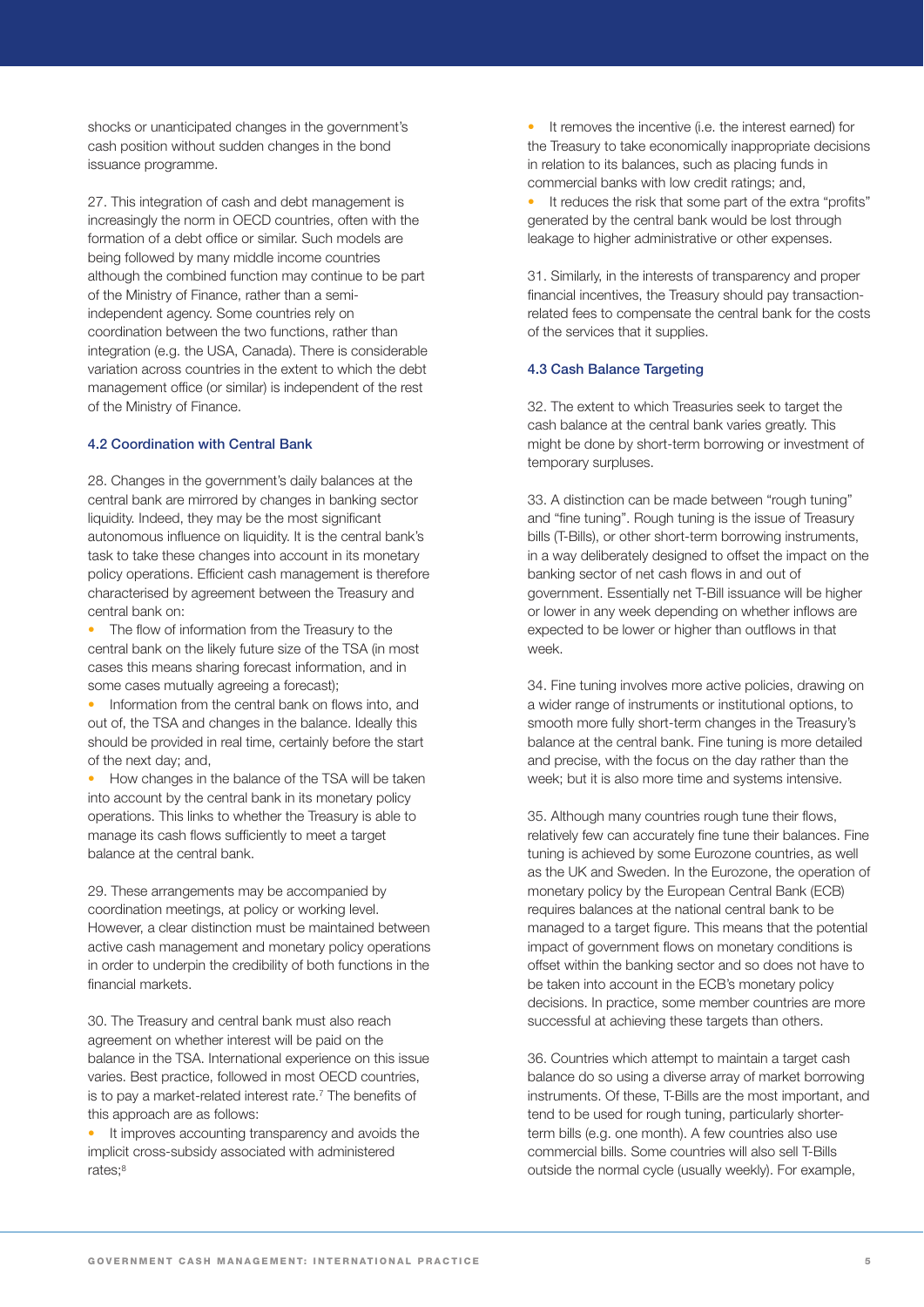an additional issue of T-Bills may be announced if there is expected to be a significant cash outflow in, say, the following week. Sometimes bills with unusual maturities are issued to redeem on a day of strong cash inflow.

37. In middle income countries more active cash management can contribute to the development of the local money market. Initially by increasing the range of T-Bill maturities, subsequently by developing a secondary market, and in time by trading in repo (see below) or other securities, money market liquidity is greatly enhanced, to the benefit of the government and the central bank, as well as the market more generally.9 A liquid money market in turn contributes to the development of the government bond market, for example by making it easier for banking intermediaries to finance their bond transactions.

38. Fine tuning is typically done on the day through repos,10 the interbank market, and, as necessary, emergency overdraft facilities at commercial banks. The secured markets (repo and reverse repo) are preferred to the interbank market but that is also used, if only for very short-term transactions. At a more detailed level, techniques for fine tuning differ. Some countries deal with uncertainty in their cash flow forecasts by tending to hold more cash, lending it back to the market at the end of the day (e.g. Spain and France). Other countries are more concerned with cost-effectiveness, and so prefer to hold little cash, knowing that they are able to borrow if they need to (e.g. the Netherlands).

39. The effect of the Treasury successfully targeting a stable cash balance in the TSA is that government cash balances become largely neutral for monetary policy purposes.11

## **5 THE CHALLENGES FOR EMERGING MARKET AND DEVELOPING COUNTRIES**

40. For emerging market and developing countries, the final goals of cash management are no different. However, there are choices to be made on the priorities to be set and how best to sequence cash management reform.

41. There are particular problems in some low income countries. Cash management is often still entwined with budget execution, and spending allocations tend to be released only when cash availability is assured. Indeed the "real" budget may in practice bear little relation to the published budget and rationing is used as a simple but capricious and disruptive way of closing the gap between reality and political expectations. Even without this problem, it may be difficult to create the fiscal space needed to build a cash buffer sufficient to cope with

fluctuations in revenue – not least inflows from donors.

42. Almost all emerging market and developing countries have recognised the advantages of a TSA. However, for some it is a long process to close line ministries' accounts or to otherwise bring all government balances within the TSA. This is particularly problematic where the role of extra-budgetary funds is significant; and in some countries the Treasury may lack authority (e.g. over the Ministry of Defence).

43. In poorer countries the problem may start further back. If there is no integrated interbank payment system, time-lags are inevitable in passing receipts to the centre of government or in clearing payments directly through the TSA; and it will not be possible to integrate government balances, let alone sweep them overnight to the TSA. If payments rely heavily on notes and coin, as may be the case particularly in rural areas, this will add to the Treasury's "cash" requirement – with no prospect of earning interest and a heavy administrative cost.

44. Cash flow forecasting is underdeveloped in many emerging market and developing countries, even in the middle income group. Information may be drawn from a variety of sources but it is often incomplete and unreliable. The difficulties of cash forecasting involve not only lack of good internal coordination and administrative structures, but also additional problems such as poor advance information on loan or grant disbursements. The development of forecasting may also be complicated by advice from donors to delegate responsibilities to lower tiers of government. Despite these difficulties, some countries are developing semi-formal contacts across government to pull together cash flow information. Others, however, remain constrained by the more general problems of poor IT, lack of human capacity and insufficient authority for the Treasury.

45. Among transition and middle income countries, many have taken the decision within the last few years to integrate (or coordinate much more closely) debt and cash management. Several now rough tune by varying T-Bill issuance across the year. Some countries have taken advantage of state-owned enterprises as a source of cash or a convenient investment vehicle. However, it is increasingly recognised that using state-owned enterprises in this way lacks transparency, is potentially damaging for the enterprises, and does nothing for money market development.

46. Emerging market countries often have only a narrow range of financial instruments available to them. Those with an insufficiently liquid domestic market may have difficulty issuing a wide range of T-Bills. Central banks may be concerned that unusual or varying issuance patterns could have an impact on domestic interest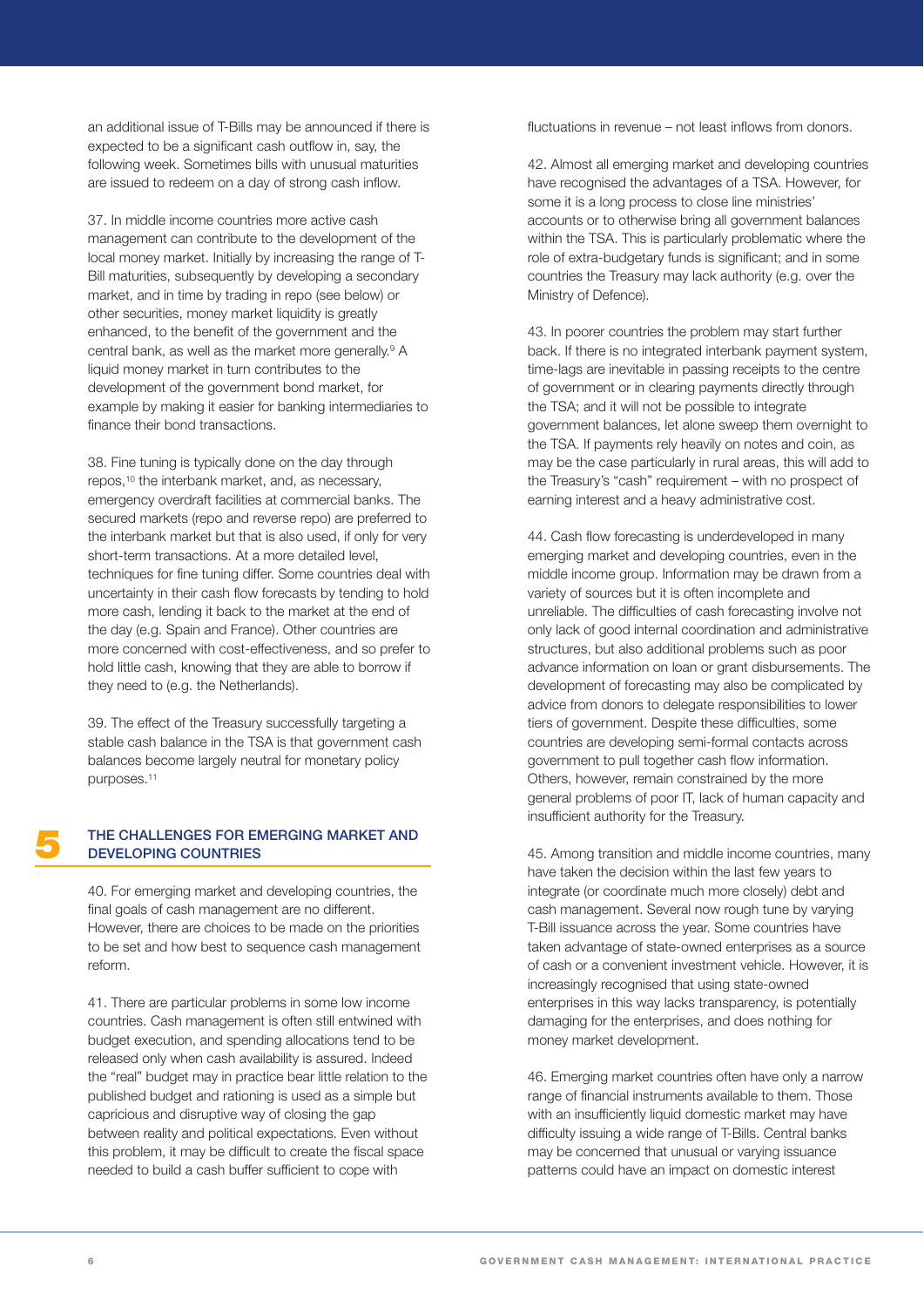rates, cutting across their monetary policy operations. More generally, coordination between the cash manager and the central bank is often patchy and central banks tend to be suspicious of the competence of Ministry of Finance officials. In some cases the central bank would prefer to take full responsibility for offsetting the impact of fluctuations in the government's cash flows in their monetary policy operations.

47. However, where such problems exist they can be improved with goodwill and the right signals from ministers and senior officials. The fact that the central bank may have concerns about active cash management is not an argument for failing to develop capacity in that area. Rather, it means that such capacity must be built over time, taking account of both market development and the importance of good operational coordination. Competent cash managers will be beneficial to the central bank, since they will absorb and inject liquidity in a direction that helps the central bank.

48. As emphasised above, fluctuations in the government's cash balances will typically be the main autonomous influence on banking sector liquidity. However, this is not necessarily the case. In some middle income or resource rich countries the domestic liquidity impact of government is currently relatively modest; and the central bank is more preoccupied by managing the impact of strong foreign currency inflows which in turn puts pressure on the central bank's balance sheet (often making it reluctant to remunerate the Treasury's balances). The management of these flows raises other challenges,12 but it also underlines the importance of effective coordination structures between the Treasury and central bank.

# **6 CONCLUSIONS: DEVELOPMENT OF AN EFFECTIVE CASH MANAGEMENT FUNCTION**

49. Before any progress can be made, the need for reform must be acknowledged within government and the necessary authority given to the Treasury (which will normally be where the task falls). The commitment must extend to (relatively modest) investment in systems and personnel. The trigger may be realisation of the opportunity cost of poor cash management; or the wider linkages to other parts of the public financial management reform programme.

50. The preceding discussion suggests four separate steps in the development of a cash management function:

**Step 1**: Treasury Single Account – the integration of government accounts, and the sweeping of overnight balances into a single account held by the Treasury at the central bank.

**Step 2**: Forecasting capability – the development of capability within the Treasury to monitor and forecast flows in and out of government – i.e. changes in the balances held by the Treasury at the central bank. Related to this are decisions about the institutional location of the cash management function.

• **Step 3**: Rough tuning – issuing T-Bills (or other shortterm borrowing instruments) to a pattern deliberately designed to offset the impact on the banking sector of net cash flows in and out of government. Management of surplus balances that are structural or longer-term (more than a few weeks) also falls under this heading. In principle all government balances at the central bank should be brought within the targeting process.

**Step 4:** Fine tuning – developing more active policies, drawing on a wider range of instruments or institutional options, to smooth more fully short-term changes in the Treasury's balance at the central bank.

51. These steps are descriptive, not necessarily prescriptive. In particular, moving from step 3 to step 4 is especially challenging and the costs and benefits of doing so need to be assessed in the local context.

52. The steps need not necessarily follow each other in sequence. Nor are there sharp discontinuities between them. For example, the TSA can be built up in parallel with the development of the local banking system, and as the flow of information improves, experience of patterns arising can be used to improve the first cash flow forecasts. Similarly, rough tuning requires a forecasting capability: the stronger the capability, the greater the improved ability to rough tune. This can, in turn, develop gradually into a more active approach to the handling of short-term surpluses, initially on a monthly or weekly basis, taking account of market development.

53. It may be possible to tackle many of the required capabilities in parallel. However, there are some interdependencies which cannot be overlooked. In particular, the development of a TSA both squeezes excess balances out of the government system and gives the Treasury an aggregate to be managed. Any management of that aggregate, however limited, will require some forecasting capability. The speed of change will also be linked to, or constrained by, the growth, integration and sophistication of the local banking system, the shift to electronic payments, and the development of the money market.

54. In short, the development of cash management is a project and, as with all projects, there are dependencies, bottlenecks and a need to prioritise. Four streams of work can be identified; each applies to some extent to all four of the steps above: